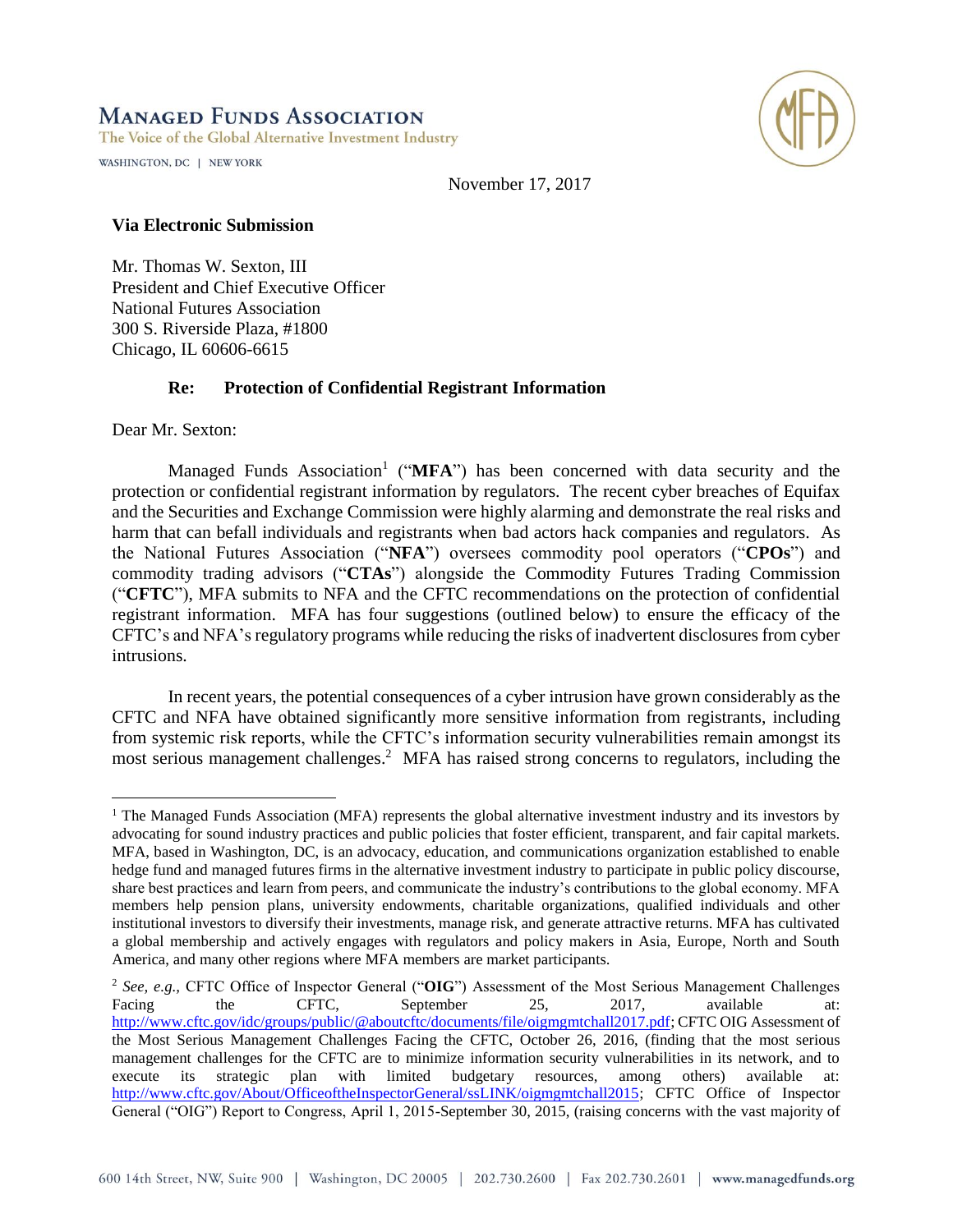Mr. Sexton November 17, 2017 Page **2** of **3**

CFTC, regarding data security and the protection of confidential registrant information.<sup>3</sup> We are concerned that a data security breach could create significant market volatility, destabilize markets, harm investors, and result in the misappropriation of confidential proprietary information.

With the benefit of more experience, it would be wise for the CFTC and NFA to reconsider the types of information they collect and under what circumstances. We urge NFA to rethink: (1) the data it collects from CPOs and CTAs; (2) how it collects and protects such data; and (3) the disposal of such data when it is through using it.

# **I. Reviewing What the CFTC and NFA Collect**

The CFTC and NFA require CPOs and CTAs to provide lengthy, detailed reports of their investments, strategies and business operations through Forms CPO-PQR and CTA-PR.<sup>4</sup> Additionally, NFA collects significant amounts of sensitive information from CPOs and CTAs in the course of routine examinations. In the current environment of growing cybersecurity threats, the "more is better" approach to data collection is no longer a pragmatic or prudent approach to regulation. As part of the CFTC's and NFA's strategies to mitigate systemic risk and harm to investors and registrants from cyber theft, we believe the CFTC and NFA should use greater restraint in their data reporting requirements and seek only data that they need to achieve their core missions.

Recommendation #1: The Commission and NFA should narrow the scope of systemic risk filings to information that could identify such risks to data that is necessary to achieve their core mission. To assist regulators in considering this request, MFA will be developing a revised Form PF/PQR, consistent with our recommendations for the CFTC and the Securities and Exchange Commission to rationalize and simplify reporting by adopting a single, simpler form; and for NFA to amend Form PQR to its pre-Dodd-Frank Act version and to make similar amendments to Form PR. 5

# **II. Data Collection & Protection of CPO and CTA Filings**

MFA supports the CFTC and NFA having the information they need to oversee registrants and to surveil markets. This authority, however, needs to be balanced with the potential risk of irrevocable harm (*e.g.*, unauthorized disclosure or misappropriation of trade secrets) to registrants and their investors. We believe the CFTC and NFA should each review how they collect and protect information through routine confidential filings and during regular exams to mitigate the damage from a future cyber breach.

 $\overline{a}$ servers and network users) available at: [http://www.cftc.gov/idc/groups/public/@aboutcftc/documents/file/oig\\_reporttocongress093015.pdf.](http://www.cftc.gov/idc/groups/public/@aboutcftc/documents/file/oig_reporttocongress093015.pdf) <sup>3</sup> *See* letter from Stuart J. Kaswell, Executive Vice President, Managing Director and General Counsel, MFA, to Chris Giancarlo, Chairman, CFTC, dated June 6, 2017 on Regulatory Priorities, available at: [https://www.managedfunds.org/wp-content/uploads/2017/06/MFA-Letter-to-Acting-Chair-Giancarlo-Appendix.pdf.](https://www.managedfunds.org/wp-content/uploads/2017/06/MFA-Letter-to-Acting-Chair-Giancarlo-Appendix.pdf)  <sup>4</sup> Forms CPO-PQR and CTA-PR, available at: https://www.nfa.futures.org/EasyFilePlus/EFPTemplate.aspx?template=POR; and [https://www.reginfo.gov/public/do/DownloadDocument?objectID=28356201.](https://www.reginfo.gov/public/do/DownloadDocument?objectID=28356201)

<sup>5</sup> *See supra* n. 3.